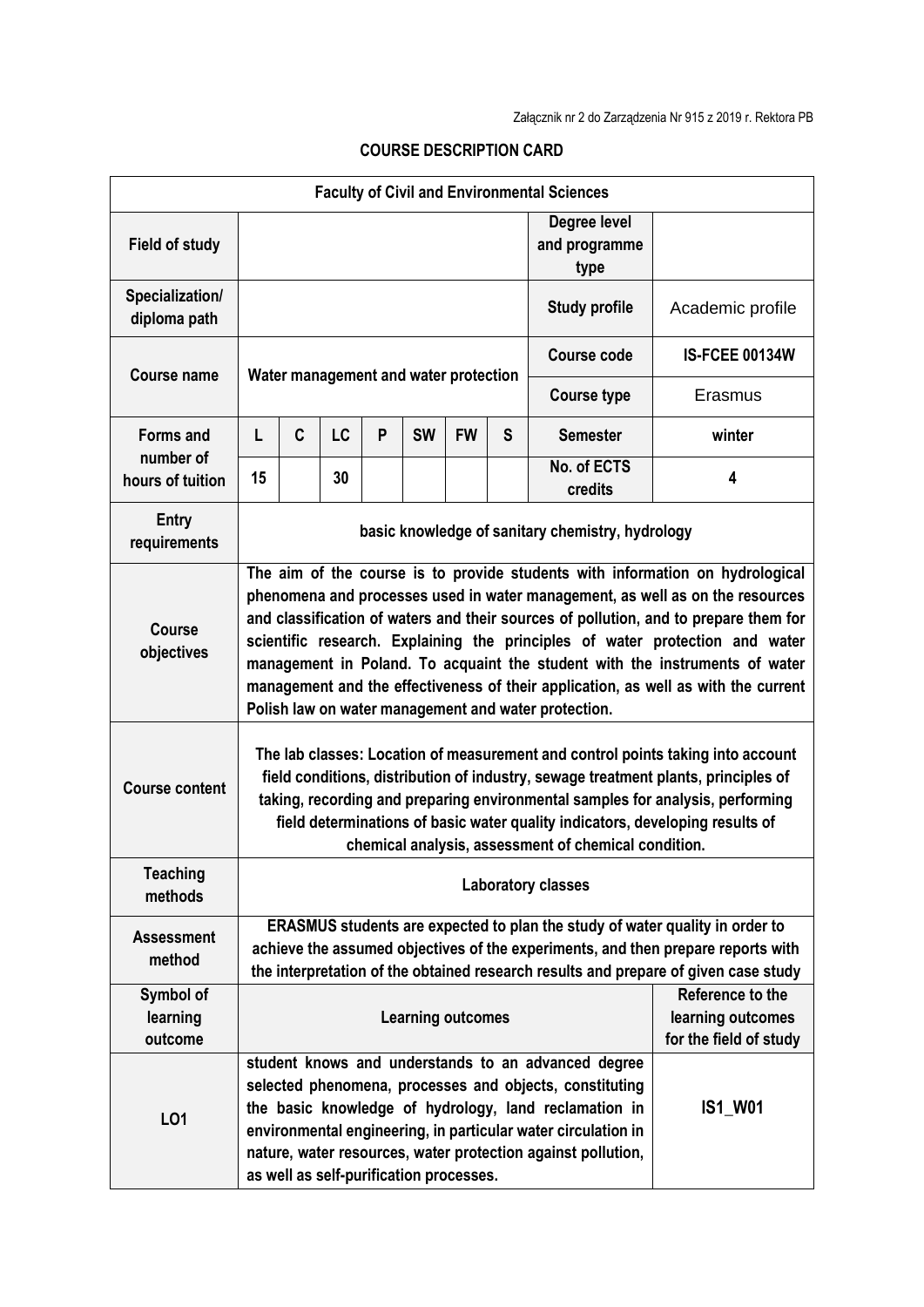| LO <sub>2</sub>                  | knows and understands at an advanced level - basic<br>methods of physical and chemical analyses, processes and<br>phenomena occurring in water, assesses the state of water<br>purity                                                 | <b>IS1_W07</b>                                             |
|----------------------------------|---------------------------------------------------------------------------------------------------------------------------------------------------------------------------------------------------------------------------------------|------------------------------------------------------------|
| LO <sub>3</sub>                  | knows and understands, to an advanced degree, the general<br>principles of environmental impact assessment, and in<br>particular the assessment of the impact of wastewater on the<br>receiver                                        | <b>IS1_W11</b>                                             |
| LO4                              | is able to correctly plan and perform physico-chemical<br>research using specialist scientific and research equipment,<br>interpret its results and on this basis draw appropriate<br>conclusions                                     | <b>IS1_U02</b>                                             |
| LO <sub>5</sub>                  | is able to properly select and use the methods and tools<br>learned, including advanced information, simulation and<br>experimental techniques when solving complex engineering<br>problems                                           |                                                            |
| LO <sub>6</sub>                  | is able to use scientific, popular science and industry<br>literature, subject standards, legal acts, Internet databases,<br>properly use the information obtained, as well as draw<br>conclusions and formulate and present opinions | <b>IS1_U14</b>                                             |
| Symbol of<br>learning<br>outcome | Methods of assessing the learning outcomes                                                                                                                                                                                            | Type of tuition during<br>which the outcome is<br>assessed |
| LO1                              | preparation for laboratory classes, report on lab exercises,<br>preparation of materials for case studies, discussions in<br>class                                                                                                    | LC                                                         |
| LO <sub>2</sub>                  | preparation for laboratory classes, report on lab exercises,<br>preparation of materials for case studies, discussions in<br>class                                                                                                    | LC                                                         |
| LO <sub>3</sub>                  | preparation for laboratory classes, report on lab exercises,<br>preparation of materials for case studies. discussions in<br>class                                                                                                    | LC                                                         |
| <b>LO4</b>                       | preparation for laboratory classes, report on lab exercises,<br>preparation of materials for case studies, discussions in<br>class                                                                                                    | LC                                                         |
| LO <sub>5</sub>                  | preparation for laboratory classes, report on lab exercises,<br>preparation of materials for case studies, discussions in<br>class                                                                                                    | LC                                                         |
| LO <sub>6</sub>                  | preparation for laboratory classes, report on lab exercises,<br>preparation of materials for case studies, discussions in<br>class                                                                                                    | LC                                                         |
|                                  | No. of hours                                                                                                                                                                                                                          |                                                            |
| <b>Calculation</b>               | <b>Participation in laboratory classes</b>                                                                                                                                                                                            | 30                                                         |
|                                  | Participation in consultation                                                                                                                                                                                                         | 10                                                         |
|                                  | preparation for laboratory exercises, report on laboratory<br>exercises,                                                                                                                                                              | 30                                                         |